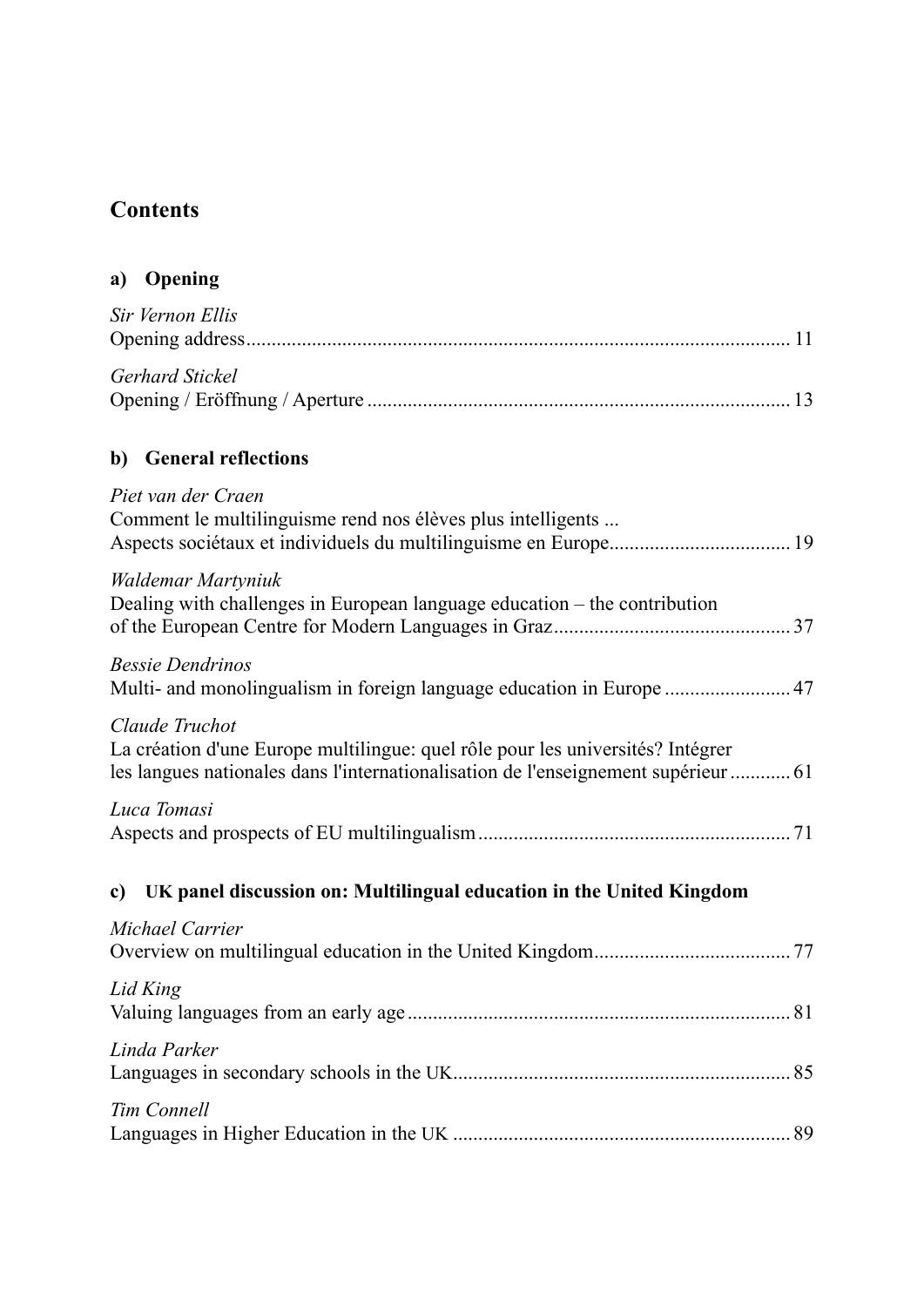| d) Reports on different countries |  |  |  |
|-----------------------------------|--|--|--|
|-----------------------------------|--|--|--|

| Xavier North<br>En quelle(s) langue(s) transmettre le savoir? Les termes du débat en France               |  |
|-----------------------------------------------------------------------------------------------------------|--|
| Ulrike Haslinger / Anna Lasselsberger                                                                     |  |
| Pirkko Nuolijärvi                                                                                         |  |
| Anna Dąbrowska                                                                                            |  |
| Marilena Karyolemou / Maria Magklara<br>Multilingualism at the periphery: Language centered activities in |  |
| <b>Reports on projects</b><br>e)                                                                          |  |
| Georg Rehm / Hans Uszkoreit<br>Language Technology for multilingual Europe: Current status                |  |
| Martin Hope                                                                                               |  |
| Enikő Héja / Tamás Váradi                                                                                 |  |
| Sabine Kirchmeier-Andersen / Cecilia Robustelli /<br>Jennie Spetz / Gerhard Stickel / Nina Teigland       |  |
| Dimitris Kokoroskos                                                                                       |  |
|                                                                                                           |  |
|                                                                                                           |  |